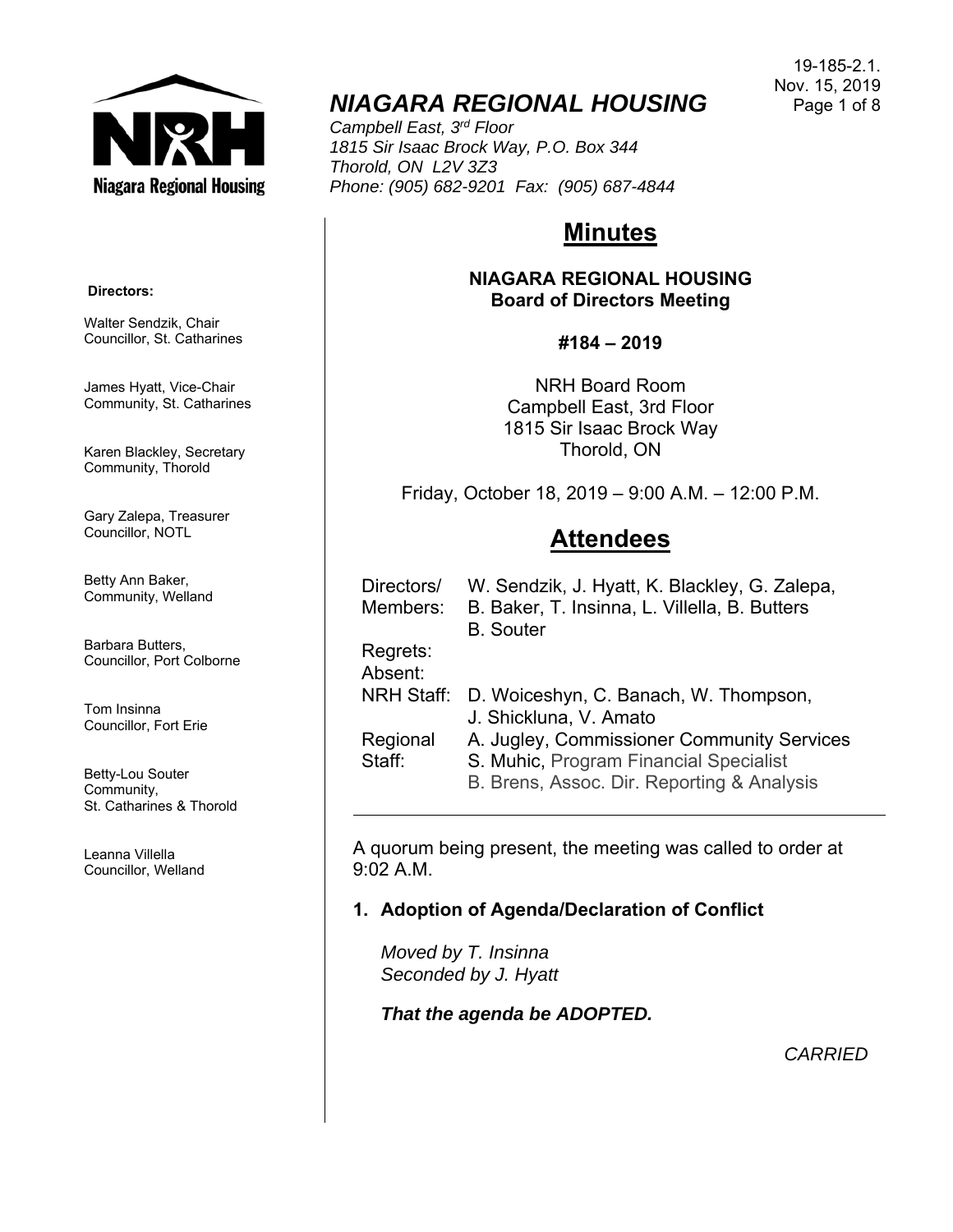No Conflicts of Interest were declared.

#### **2. Consent Items**

*Moved by J. Hyatt Seconded by G. Zalepa* 

#### *That the following items be RECEIVED and/or APPROVED as stated:*

*2.1. Minutes of the July 19, 2019 Meeting be APPROVED.* 

*Business Arising* 

2.1.1. *Projected Energy Efficiency and Energy Projects, 19-184-2.2.1 be RECEIVED for information.*

*Received* 

*Received* 

- 2.2. *End of Mortgage and Subsidy Funding Formula 19-184-2.2. be RECEIVED for information*.
- *2.3. Development Updates* 
	- *2.3.1.* **Roach Ave., Welland Intensification Update #13 as of Oct. 2, 2019 – 19***-184-2.3.1. be RECEIVED for information.*
	- *2.3.2 Budget Snapshot of Roach Ave., Welland Project as of Sept. 30, 2019 - 19-184-2.3.2. be RECEIVED for information.*

*Received* 

*2.4. Operating Statements as at August 31, 2019 – 19-184-2.4. be RECEIVED for information.* 

*Received* 

*2.5. NRH 2019 Annual Report Video – 19-184-2.5. be RECEIVED for information.*  https://www.youtube.com/watch?v=ssqiA2Zdg8k&feature=youtu.be

*Received* 

*2.6. 2nd Quarter 2019 April 1-June 30, 2019 Report to Board and Council – 19-184- 2.6. be RECEIVED for information.* 

*Received* 

*2.7. NRH By-Law #1 revised to Board direction of Feb. 15, 2019 meeting – Report 19-184-2.7.* 

*That the Niagara Regional Housing Board of Directors APPROVE***:**

1. Amending the bolded wording in motion 178-19-2.2.5. which reads: *That the NRH Board of Directors ADOPT the revised By-Law #1 as presented in 19-178-2.2.5. with an amendment to the term Community Directors serve in election years, to two years*;

*Approved*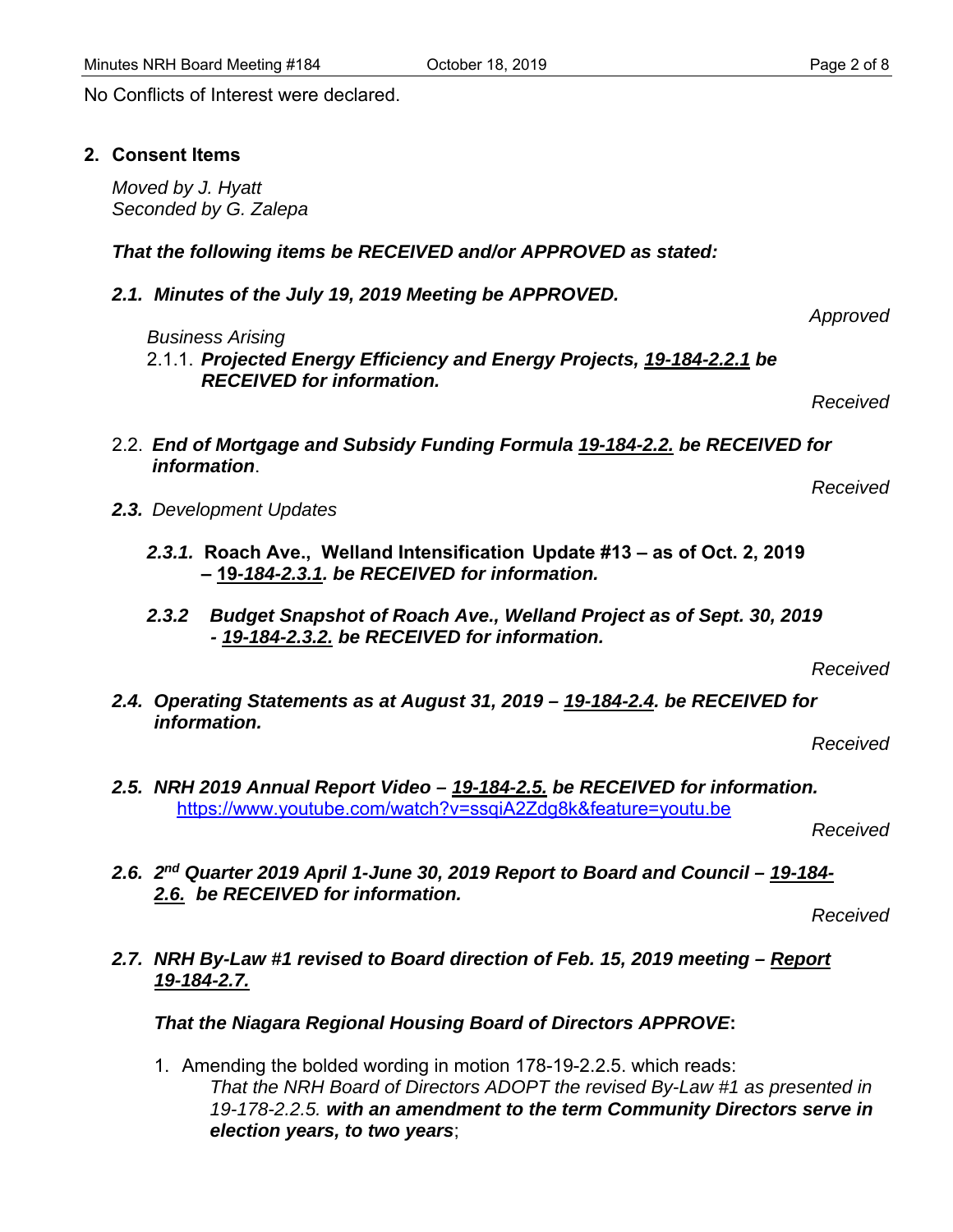To:

*with an amendment to the term Community Directors serve just prior to an election year, to two years*; *and,* 

*2. That section 3.03(b) of NRH By-Law #1 be amended to read:* 

*The remaining four (4) Directors (the "Elected Directors"), in 2020, will be elected to serve for a term ending October 31, 2021, and thereafter, shall be elected, at each annual general meeting of the Members or at any other meeting of the Members held for that purpose, for one year terms, ending October 31, in each year, save and except the year immediately prior to the year of holding of municipal elections, at which date the four Elected Directors shall be elected for a two year term ending October 31 in the year following the holding of a municipal election. Elected Directors shall neither retire nor be appointed (save in accordance with section 3.06) during an election year. Elected Directors may serve multiple one year terms provided they may not be elected for more than twelve consecutive one year terms.* 

*Approved* 

*2.8. Investment Account Closure – Report 19-184-2.8.* 

*That the following transfer and closure of RBC Investment Savings Account BE APPROVED by the Niagara Regional Board of Directors:* 

- *Transfer balance in RBC Investment Savings account to RBC General bank account and;*
- *Close RBC Investment Savings account*

*Approved* 

*2.9. Approval of Draft Audited Statement of Revenues and Expenses for 527 Carlton Street Project - Report 19-184-2.9.* 

*That the Niagara Regional Housing (NRH) Board of Directors APPROVE:* 

- *1. That the draft audited statement of revenues and expenses for 527 Carlton Street Project at July 31, 2019 (Appendix 1), BE APPROVED*
- *2. That staff BE DIRECTED to co-ordinate with the auditor to finalize the statement as presented; and*
- 3. *That this report BE FORWARDED to the Region's Audit Committee for information*.

*Approved* 

*2.10. Proposed 2020 Board of Directors Meeting Schedule – 19-184-2.10 be APPROVED.* 

*Approved* 

*2.11. Housing Herald – Fall/Winter 2019-2020 Family and Senior/Adult Editions 19- 184-2.11. be RECEIVED for information.*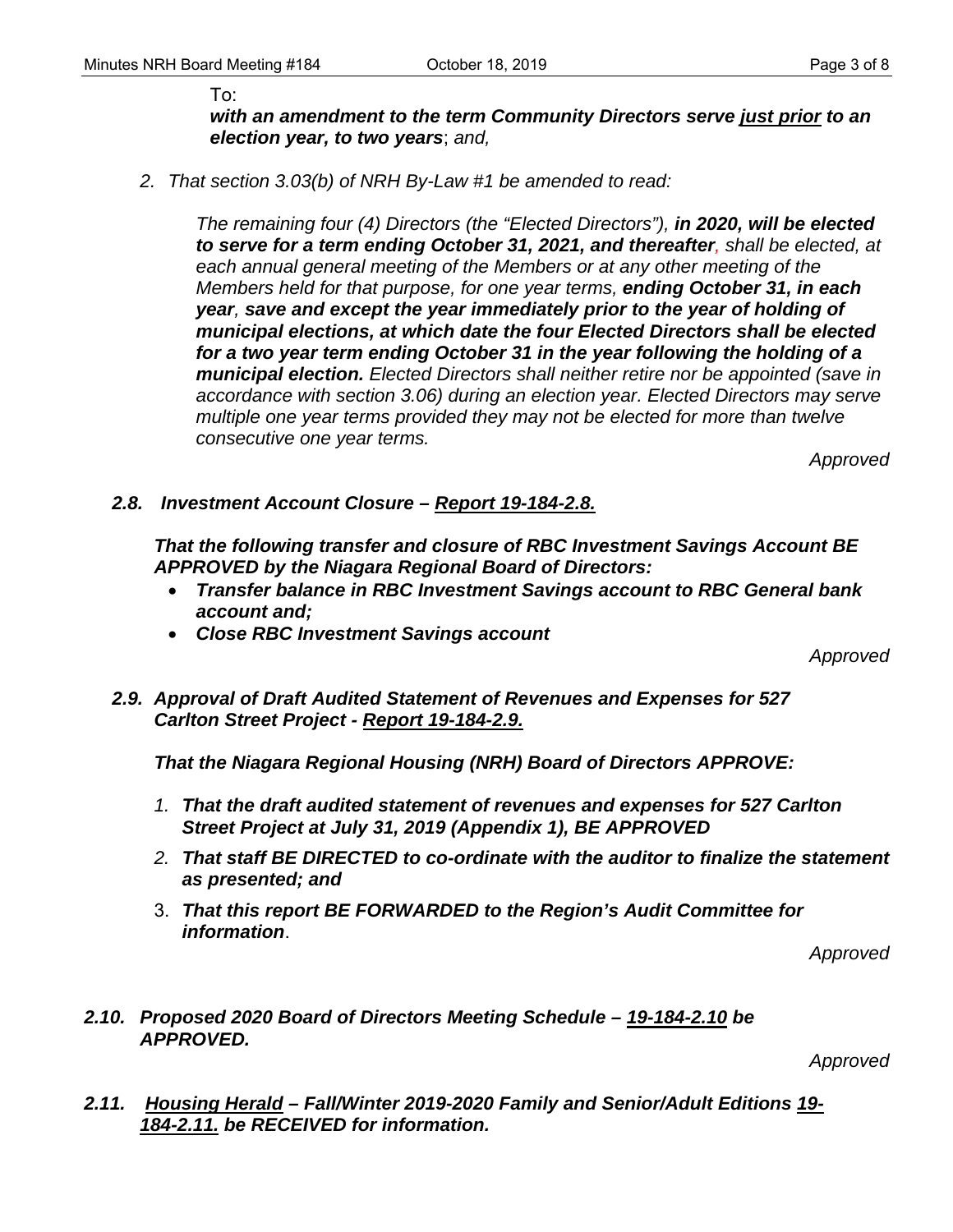*Received* 

*Received* 

# *2.12. Tenant Survey – Report 19-184-2.12 be RECEIVED for information.*

*2.13. Welcome Home Niagara Program 2019 Update – Report 19-184-2.13.*

*That the Niagara Regional Housing Board of Directors APPROVES amending the reasons for a mortgage postponement to include Student Debt.* 

*Approved* 

*All CARRIED* 

## 3. Discussion Items

3.1. 2020 Operating Budget Presentation and Report 19-184-3.1.

S. Muhic presented the 2020 Operating Budget slideshow.

*Moved by K. Blackley Seconded by J. Hyatt* 

- *1. That the Niagara Regional Housing Board of Directors APPROVE the Proposed 2020 Operating Budget increase of \$555,778 or 2% over the 2019 operating budget in accordance with Council approved budget planning direction, with a net levy impact of \$28,344,677 before indirect allocations and;*
- *2. That this report BE REFERRED to the Budget Review Committee of the Whole for consideration, as part of the 2020 budget deliberations.*

*CARRIED* 

A lengthily discussion ensued regarding increasing the budget by 2.3% to set up regular contributions to bolster the insufficient reserves for owned units.

Moved by T. Insinna Seconded by L. Villella

The 2020 Operating Budget be INCREASED by 2.3% to be used for occupancy & infrastructure.

DEFEATED

3.2. In-Year Budget Surplus 2019 – Report 19-184-3.2.

*Moved by J. Hyatt Seconded by B. Baker* 

*That the Niagara Regional Housing Board of Directors APPROVE in principle the recommendation to use \$1.2 million of the 2019 in year surplus to fund*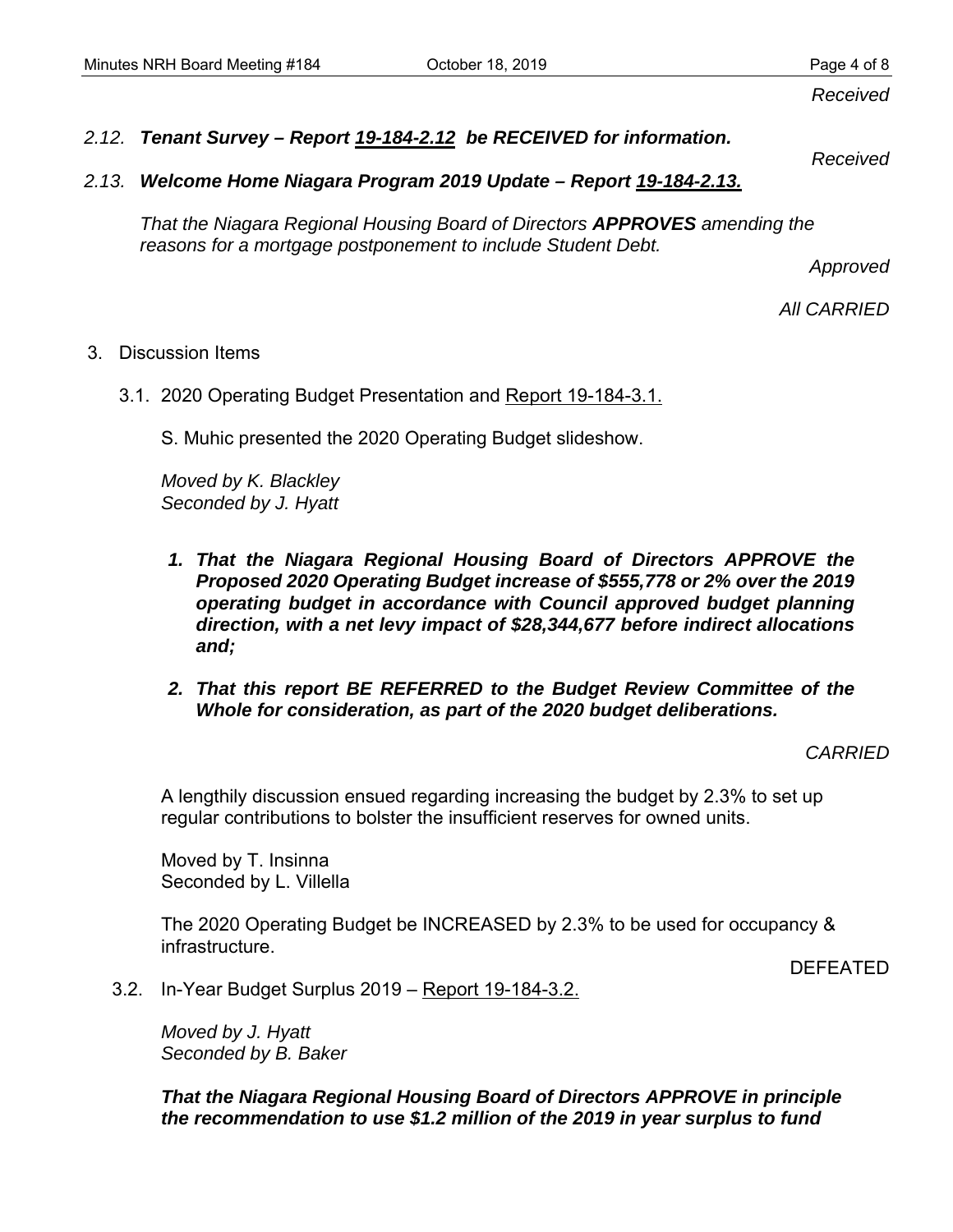## *capital repairs for nonprofit and cooperative housing providers which were previously identified in the GreenOn Program.*

*Subject to NRH Board approval of business case for use of these funds for upgrades.* 

*CARRIED* 

Staff was directed to provide additional information regarding:

- How fund will be spent, who is responsible?
- $\bullet$  How long would units need to remain affordable  $-$  15 years; is that negotiable?
- Make sure condition of units are improved by these funds.
- Need to guarantee that providers use surplus for preventative maintenance.
- Report lacks detail on financials, what is return on investment?
- State Reason(s) for single sourcing.
- Register on title.
- Share with B. Baker and include in correspondence.

Action by: J. Shickluna

3.3. Oonuhseh Niagara Native Homes, St. Catharines – Report 19-184-3.3.

*Moved by K. Blackley Seconded by T. Insinna* 

- *1. That the Niagara Regional Housing Board of Directors APPROVES the proposal for Oonuhseh Niagara Native Homes Inc. (Oonuhseh) to leverage two existing older detached homes to build five new (onebedroom) multi-residential affordable units.*
- *2. That the Niagara Regional Housing Board of Directors APPROVES the contribution of \$100,000.00 (one hundred thousand dollars) to the redevelopment project from the Urban Native Reserve Fund.*

*CARRIED* 

Staff was directed to prepare a media release.

Action by: W. Thompson

3.4. Living Wage Employer Designation – Impact of Certification on Budget – Memo 19- 184-3.4.

*Moved by K. Blackley Seconded by T. Insinna* 

*That the Niagara Regional Housing Board of Directors RECEIVE Memo 19- 184-3.4. for information.* 

*CARRIED*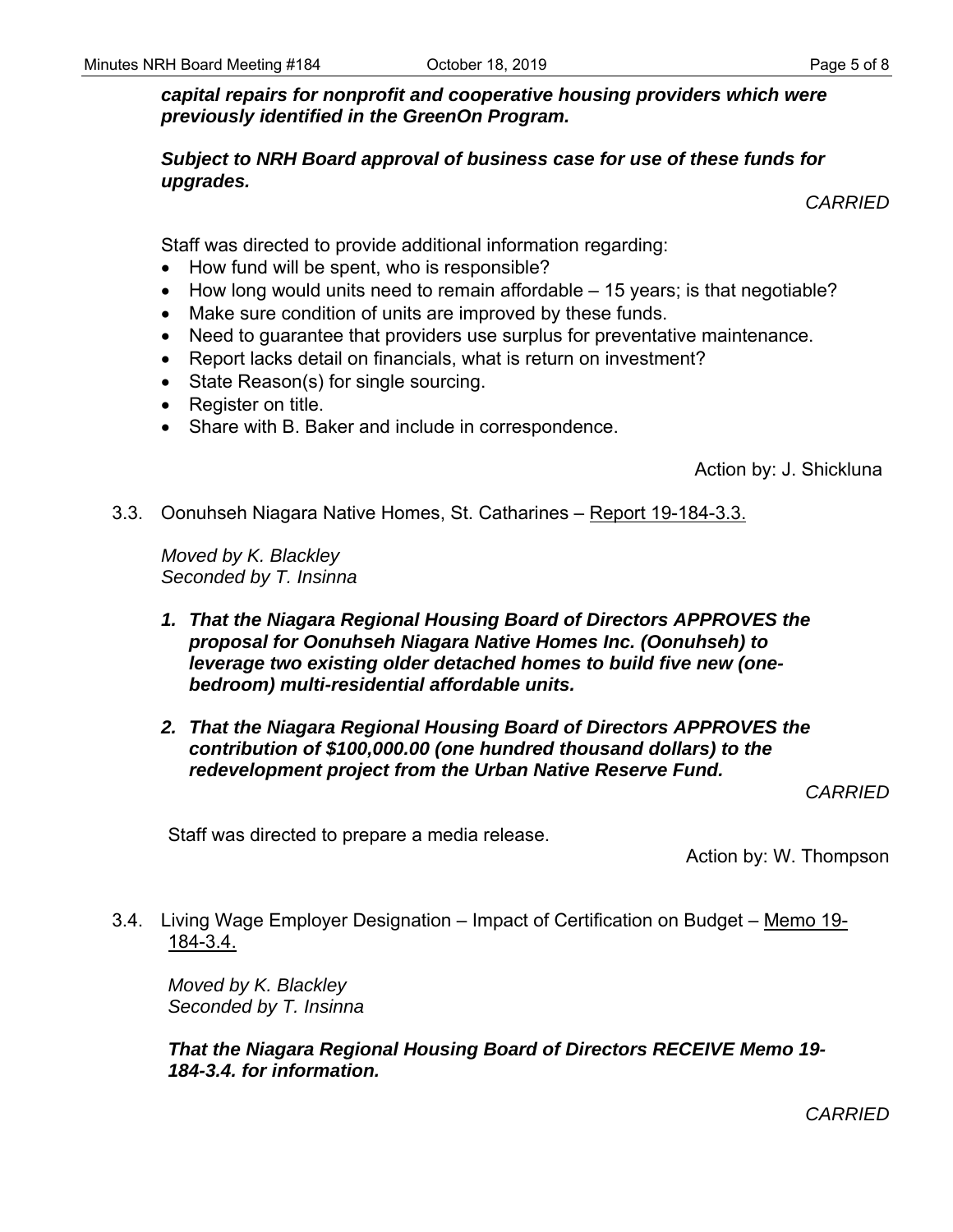Advise Media, Niagara Poverty Network and Include in Budget Presentation to Council.

Action by: W. Thompson & D. Woiceshyn

3.5. Hawkins/Dell - Business Case & Contribution Agreement - Report 19-184-3.5.

*Moved by B. Souter Seconded by T. Insinna* 

*That the Niagara Regional Housing (NRH) Board of Directors RECEIVES this report for information. and RECOMMENDS to Public Health and Social Services Committee (PHSS) & Regional Council that the Regional Chair and Clerk be AUTHORIZED to sign the Contribution Agreement required for this project, subject to final ratification of the 2020 Capital Budget by Regional Council. (OPHI funding Contribution Agreements to be signed by December 31, 2019)* 

*CARRIED* 

- 4. Chief Executive Officer's Report
	- 4.1. Legislated Changes to Regulations

Staff will be developing a chart illustrating changes to regulations regarding community safety, single offer of unit, simplified rent calculations and transfers between providers.

4.2. National Housing Day

National Housing Day will be celebrated on November  $20<sup>th</sup>$  this year; it will be geared towards development.

- 5. Other Business
	- 5.1. Steel Street Issue

B. Butters reported that a tenant at Steele Street is bothered by the smell of cigarette smoke from a unit below. NRH had a contractor rebalance air; however, smell still bothers the tenant.

Staff advised that NRH is limited in what can be done:

- Smoking is legal, can't change the law
- A large percentage of tenants are smokers
- All new developments are to be smoke free, staff is already having a hard time enforcing in new builds.

Staff was directed to provide board with report regarding how NRH might move towards smoke free buildings.

Action by: C. Banach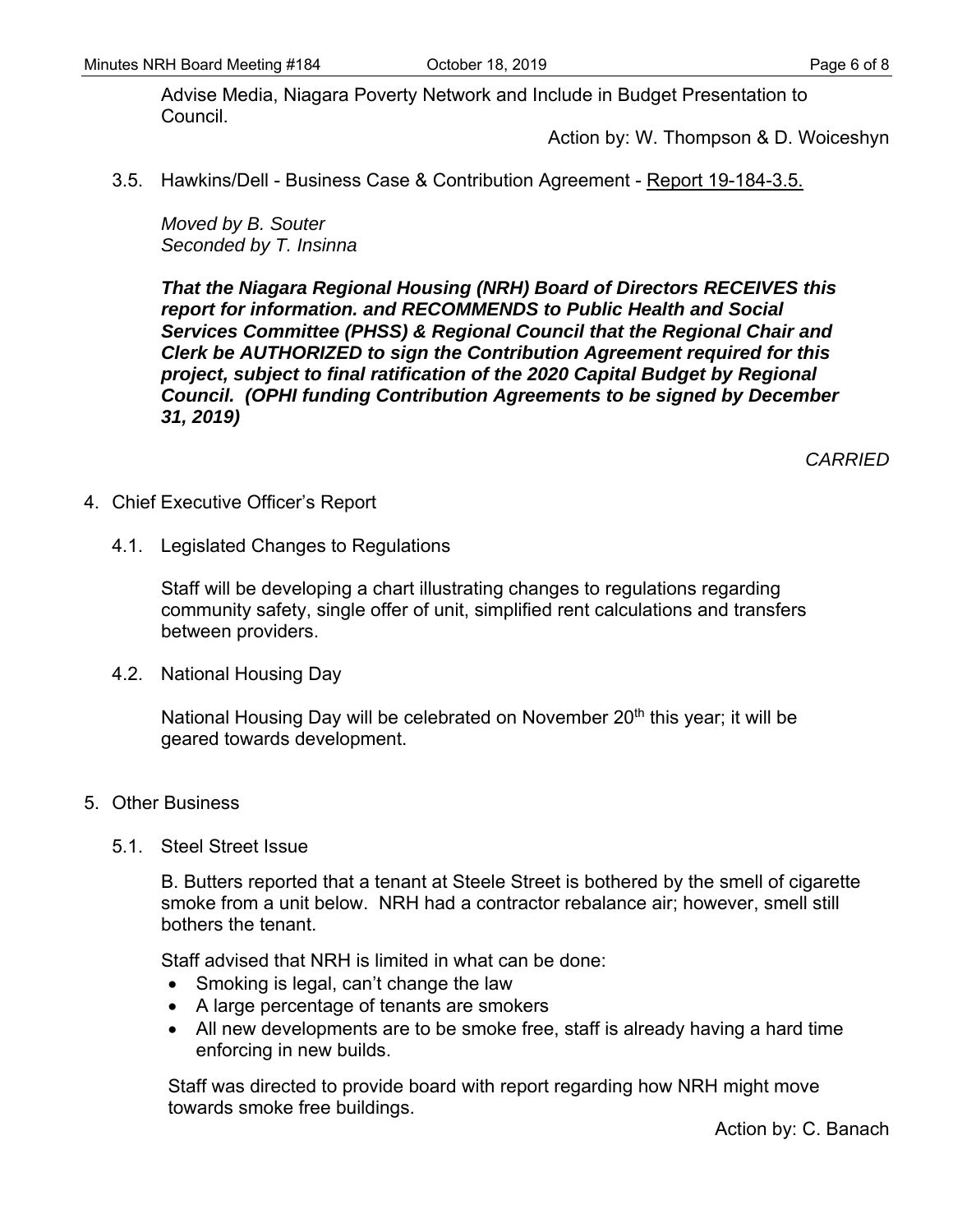**5.2.** New Development Strategies (to be a standing agenda item)

How can NRH accelerate built units?

- o NRH is calling organizations who CMHC approved for seed funding. Staff will provide an update report for the next meeting. When can we ask for property ie. Gilmore Lodge – need business case that identifies how we intend to use the land and what are the funding sources.
- o Secondary suites NRH has applications; however, "red tape" is prohibitive in some local area municipalities.
	- **Which municipalities, what are the barriers?**
- o Business Plan present to agencies looking to invest funds for return on dollars ie. pension funds
- o RFP NRH needs Social Housing Master Plan, including financing options, have Housing Operations Manager look at feasibility RFP now. Ask Housing Providers if they would like to be included in RFP for a fee.
- o If we have property we can approach non-profits to see if anyone is interested
- o Research more timely construction methods what have other areas done? Vancouver, Hamilton, Europe. Style and costs. What pots of money were they able to bring in from different sources?
- o Container Housing Region or Municipality donates land Region helps with down payment – NRH is not responsible for upkeep.
- o Instead of NRH building a \$20 M project how many down payments could NRH fund for this amount
- o T. Insinna, CAO and Chair can meet to discuss Gilmore Idea reports for future agendas
- 5.3. Niagara College Trades Program

Niagara College is looking for a location to place a "Tiny Home" they are building to be completed in April 2020.

11:29 A.M. Moved by G. Zalepa Seconded by K. Blackley

## *That the NRH Board of Directors meeting take a brief RECESS.*

CARRIED

The meeting reconvened at 11:30 A.M.